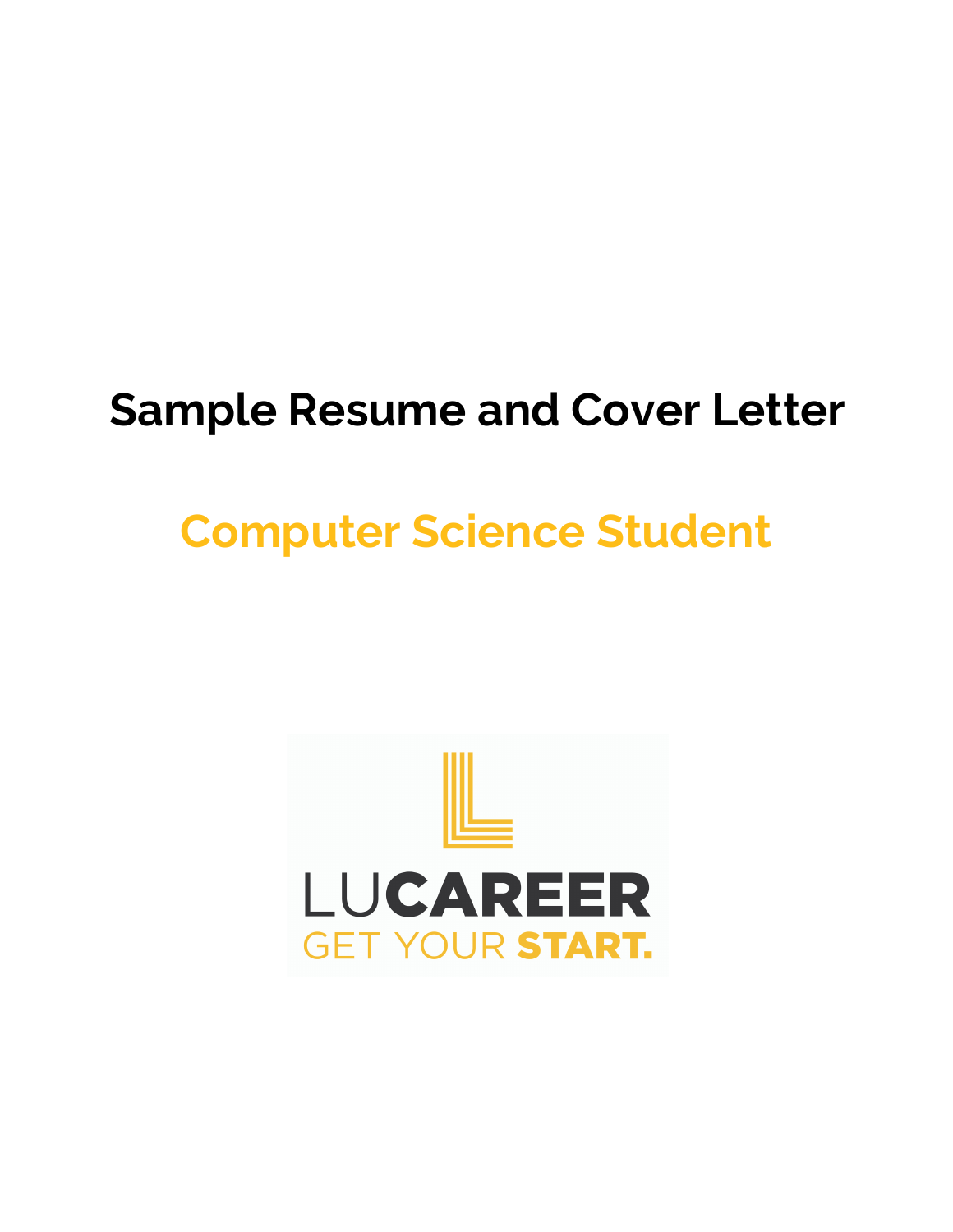

**Action Verbs that could be included in your resume and cover letter**

#### **CME Group**

CME Group is the world's leading and most diverse derivatives marketplace. But who we are goes deeper than that. Here, you can impact markets worldwide. Transform industries. And build a career shaping tomorrow. **We invest in your success and you own it, all while working alongside a team of leading experts who inspire you in ways big and small.** Joining our company gives you the opportunity to make a difference in global financial markets every day, whether you work on our industry-leading technology and risk management services, our benchmark products or in a corporate services area that helps us serve our customers better. **We're small enough for you and your contributions to be known. But big enough for your ideas to make an impact.** The pace is dynamic, the work is unlike any other firm in the business, and the possibilities are endless. Problem solvers, difference makers, trailblazers. Those are our people. And we're looking for more.

#### **To learn more about what a career atCME Group can offer you, visit us at www.wherefuturesaremade.com .**

The Data Science team **analyzes** qualitative and quantitative data related to economic, client and competitive ecosystems in which CME Group operates. Through data science, **generating** insight, **developing** tools, and report automation, the team **creates** competitive advantage to drive better and faster decision making by the firm's senior leaders. We serve the broader units to identify and **promote** significant market and client opportunities.

Minimum Job Qualifications:

- Currently enrolled in any major accredited university
- Major in Computer Science, Information Systems, Computer Engineering, Statistics, or related engineering fields with computer programming experience
- **Fluent in SQL and Python/Java**

Preferred Job Qualifications:

- Analytical skills and the ability to decipher complex business problems Knowledge of git, Linux
- **Solid understanding of object-oriented programming**
- Data visualization skills using Tableau or open source libraries (ggplot2, matplotlib, etc.)
- Experience with Cloud Computing Technology (Amazon Web Services)
- **Understanding of the commodity and financial derivative markets is preferred**

**Looking for students who can work well in a team setting**

**Employer cares about student success and hints at a positive work culture and environment**

**Applicant should review this site and be prepared to talk about it in an interview**

**These fluencies should be listed in the "skills" section on the applicant's resume**

**Any relevant course work should be listed somewhere on the applicant's resume**

**Applicant does not need to be an expert in this field, but have a general understanding of it**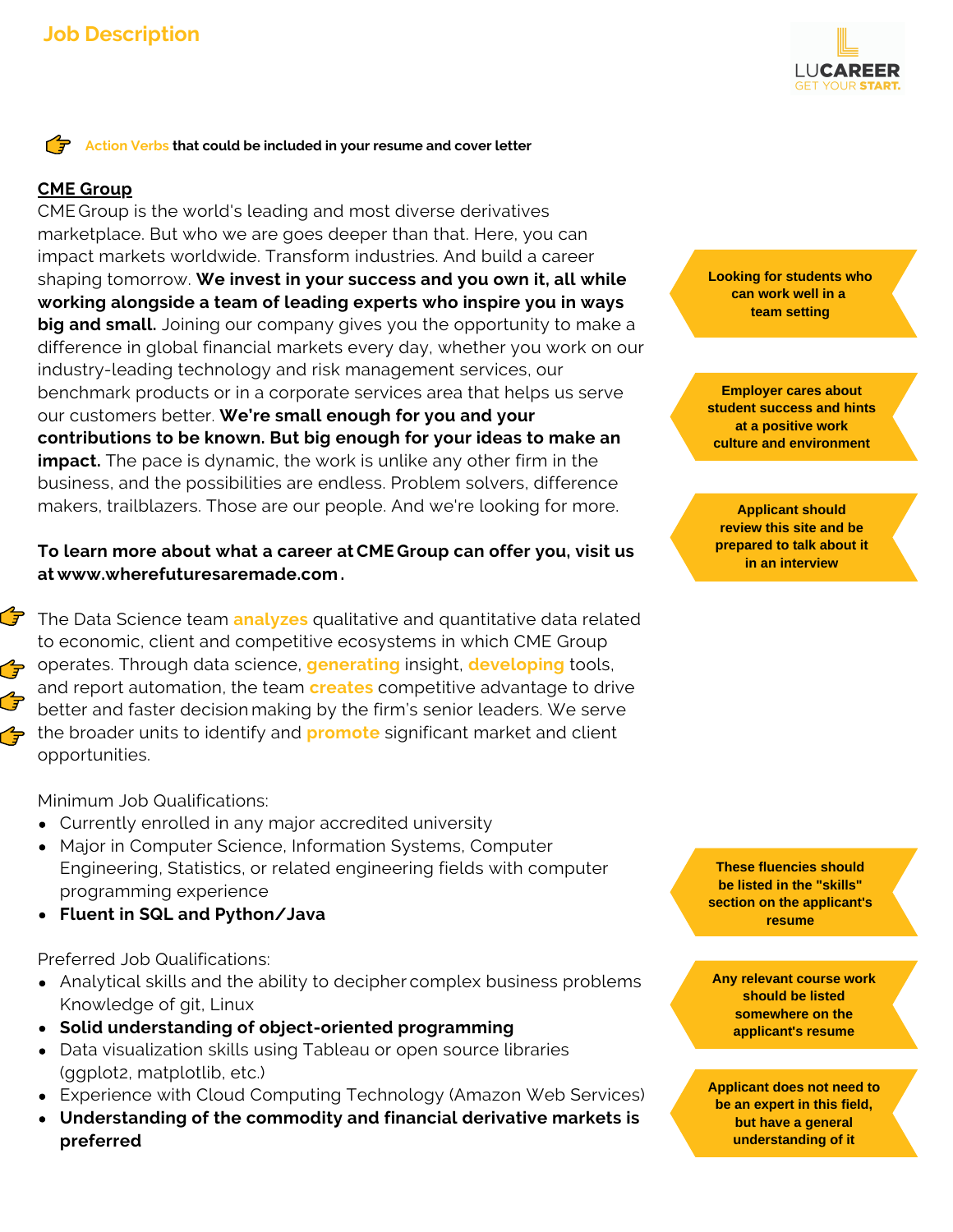## **Cover Letter Example**

555 West McAlister Aspen, IL 61111

March 30th, 2020 CME Group 20 S. Wacker Drive Chicago, IL 606-6

Dear Ms. Houston,

I am a junior at Loyola University Chicago majoring in Computer Science with a minor in Finance. I was excited to learn about the CME Group Summer Data Science Intern position as advertised on Handshake, and I **would value the opportunity to work for a company that uses technology to impact global markets. I believe my fluency in Java and Python, along with my background in data analytics make me a strong candidate for this position.**

As the Open Source Website Development Intern at Loyola, I have spent this past academic year creating a website, from **inception to production deployment, using JavaScript and HTML** in order to track prices of products on Amazon.com over time. I also wrote **RSpec** tests to ensure that site functionality was maintained during development and to prevent the inclusion of regression bugs. In addition, as a Research Assistant to Dr. Kalchthaler in the Loyola School of Education, I researched the use of computer software in Chicago Public Schools and **analyzed data using SPSS-X software.** Using **Java and Python,** I programmed a specialized database to track findings, and I presented research results to Dr. Kalchthaler and two PhD-level interns at weekly meetings.

Through my computer science coursework at Loyola, I have gained additional programming skills in languages such as SQL and C/C++, as well as applied knowledge of operating systems such as **Linux.** My passion for financial markets has led me to minor in finance, **through which I've learned about commodity and derivative markets, and become increasingly interested in global economics.**

**I would love the opportunity to join CME Group as a Data Science Intern this summer!** I can be contacted at pgibbons@luc.edu or (847) 444-4444. Thank you for your time and consideration.

Sincerely, (Handwritten Signature) Peter Gibbons





**Applicant explains in detail their experience in computer science, using specific technologies**

> **Applicant mentions key phrases and skills that were listed in the job description**



**Applicant closes letter reiterating the main point and provides contact info**





**Shows employer that applicant read through the application and understands the main qualifications**